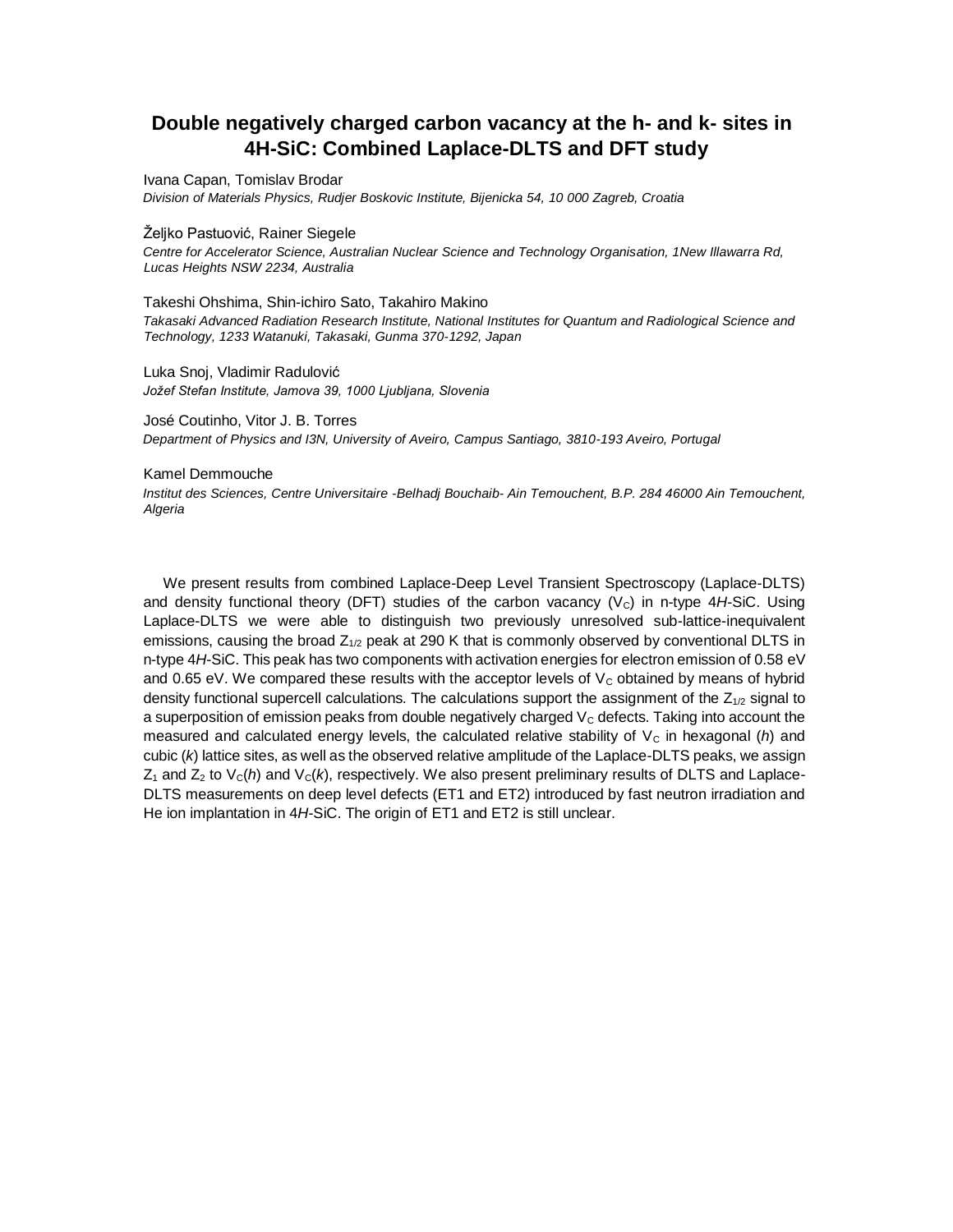## **I. INTRODUCTION**

Deep level defects that act as charge carrier traps have high importance in semiconductor industry and applications of semiconductor devices. These defects are mainly created during i) semiconductor material growth, ii) processing by ion implantation or iii) operation in a harsh ionizing radiation environment. In this work, we investigate electron emissions from double negatively charged vacancies in 4*H*-SiC, which are important electron traps already present in as-grown material. We also report on defects created in N-doped epitaxial 4*H*-SiC thin layers irradiated with fast neutrons and implanted with accelerated He<sup>2+</sup> ions using a fast-scanning reduced-rate ion microbeam. Silicon carbide has attracted a lot of attention as a material for power electronics with extremely low loss [1-3]. Besides, silicon carbide is expected to be used in the fabrication of electronic devices with high radiation resistance, capable to be used in accelerators and nuclear facilities, as well as in space applications [4-7].

For the development of SiC-based devices used in radiation environments, it is very important to understand the effects of accumulated radiation damage on the electronic properties of these devices. Therefore, radiation induced defects, especially those limiting the carrier lifetime, and by that way degrading the performance in terms of charge collection efficiency, need to be fully understood. Deep level defects known as  $Z_{1/2}$ , are known as one of the most stable defects in 4*H*-SiC acting as strong minority carrier recombination centers in n-type material [8-11]. EH<sub>6/7</sub> carrier traps are also known as stable defects and are observed together with  $Z_{1/2}$  in  $4H$ -SiC [8-11]. Son *et al.* ascribed both  $Z_{1/2}$  and  $EH_{6/7}$  to (=/0) and (0/++) transitions from the single carbon vacancy (V<sub>c</sub>) in 4*H*-SiC [12]. Despite being able to distinguish V<sub>c</sub> defects at *k*- and *h*-sites in the electron paramagnetic resonance (EPR) spectra, i.e.  $V_c(k)$  and  $V_c(h)$  respectively, conventional deep level transient spectroscopy (DLTS) was not able to resolve the two corresponding defects from the main  $Z_{1/2}$  band. Hemmingsson and co-workers [13] had previously connected  $Z_{1/2}$  to a pair of metastable acceptor levels, labeled  $Z_1(-/0)$  and  $Z_2(-/0)$ , but despite the efforts there is no hard evidence that the stable  $Z_{1/2}$  peak is made of more than one defect configuration. This has limited a direct link between the EPR and DLTS data.

In this paper we report the results of DLTS and Laplace-DLTS studies of deep levels attributed to the carbon vacancy in N-doped  $4H$ -SiC. We also report the acceptor levels of  $V_c$  by means of hybrid density functional supercell calculations. We show that the negative-*U* ordering of V<sub>C</sub> acceptors results from strong atomic relaxations that take place after carrier emissions. The calculations support the assignment of the  $Z_{1/2}$  signal to a superposition of emission peaks from double negatively charged  $V_c$ defects. Comparison of the calculations with the Laplace-DLTS data allows us to assign inequivalent sub-lattice sites to  $Z_1$  and  $Z_2$ .

#### **II. EXPERIMENTAL AND THEORETICAL DETAILS**

n-type silicon carbide Schottky barrier diodes (SBDs) were fabricated on nitrogen-doped epitaxial grown 4*H*-SiC single crystal layers approximately 25 µm thick [14]. The Schottky barrier was formed by evaporation of nickel through a metal mask with patterned square apertures of 1 mm  $\times$  1 mm, while Ohmic contacts were formed by nickel sintering at 950 °C in Ar atmosphere on the back side of the silicon carbide substrate. A reverse negative bias was connected to the front Schottky contact, while the back Ohmic contact of the 4*H*-SiC SBDs was grounded. The calculated free carrier concentration in pristine samples was ~ $5\times10^{14}$  cm<sup>-3</sup> across the thickness of the epitaxial layer, where a −10 V reverse voltage applied for DLTS measurements corresponded to a depletion depth of 4.9 µm.

Samples were irradiated inside Cd thermal neutron filters with a wall thickness of 1 mm in the Pneumatic Tube (F2a4) irradiation location in the 250 kW JSI TRIGA reactor in Ljubljana. The neutron spectrum in the irradiation location was characterized previously on the basis of Monte Carlo calculations with the MCNP code and activation measurements [15,16]. Three power levels (2.5 W, 25 W and 250 kW) were used for neutron irradiations in the 10<sup>8</sup> to 10<sup>15</sup> cm<sup>-2</sup> nominal fluence range.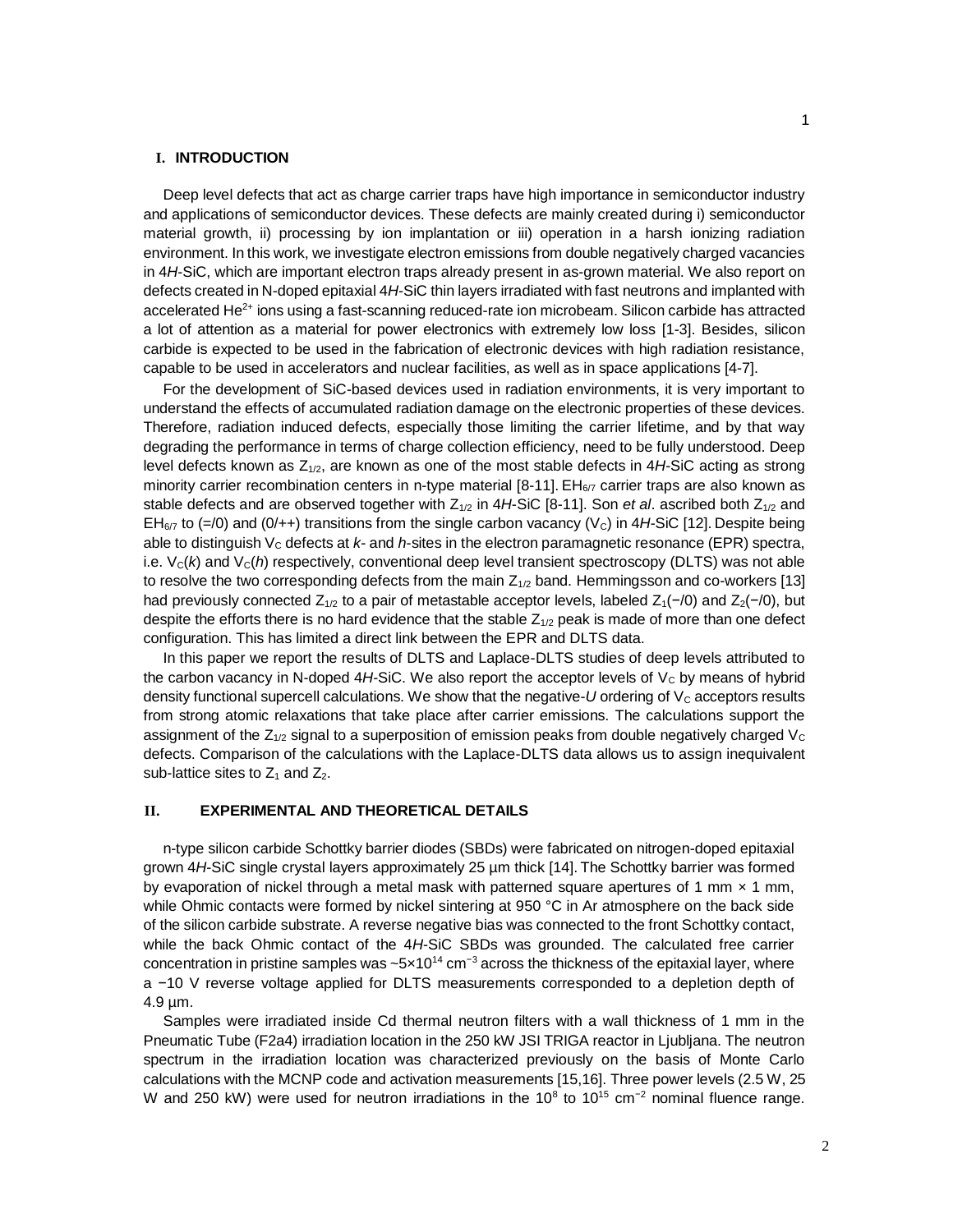Activation measurements for the <sup>197</sup>Au(n,γ) reaction were performed for each power level activation in order to deduce the total neutron flux. The sub-cadmium flux was obtained from the characterized neutron spectrum and the Cd cut-off energy for the thickness of 1 mm, i.e. 0.55 eV. Table I reports details of the neutron irradiation conditions for the selected samples. The calculated uncertainties in the neutron fluences were obtained from uncertainties in the neutron flux and the irradiation time.

Selected pristine as-prepared samples were pattern implanted with 2 MeV He<sup>2+</sup> ions using a fastscanning microbeam at the ANSTO nuclear microprobe facility [17] in order to generate isolated ion collision cascades in the 4*H-*SiC layers. According to SRIM [18] simulations, the stopping range of the  $He<sup>2+</sup>$  implants was approximately 4.7 $\pm$ 0.1 µm. This was chosen to obtain an atomic displacement density distribution within the depletion region of the reversely biased SBDs examined using deeplevel transient spectroscopy (DLTS).

DLTS measurements were carried out on a Sula Technologies Deep Level Spectrometer in the temperature range up to 380 K, in vacuum and in the absence of light. All DLTS and Laplace-DLTS measurements were done using a reverse bias voltage of −10 V, with a 9.9 V pulse lasting 10 ms. Laplace-DLTS has higher energy resolution (usually a few meV) than conventional DLTS, and has been successful in revealing information on the local environment of defects and impurities, such as strain fields or atomic siting. The Laplace-DLTS spectra were obtained from capacitance transients by the Flog numerical routine. Each calculated spectrum contains 200 points. Capacitance transients were recorded using a Boonton 7000 capacitance meter in temperature range 282-300 K with a 2 K step. At each temperature, capacitance transient measurements took few minutes; sampling rates were in range 8-60 kHz with a total number of samples around  $3 \times 10^4$ .

Density functional calculations were carried out using the VASP code package [19].We employed the projector-augment wave method to describe the core electrons [20], while a plane-wave basis with kinetic energy up to 400 eV was used to describe the Kohn-Sham electronic states. The exchangecorrelation potential was evaluated using the hybrid density functional of Heyd-Scuseria-Ernzerhof (HSE06) [21], which mixes semi-local and exact exchange interactions at short ranges, treating the long-range interactions within the simpler generalized gradient approximation (GGA) [22]. HSE06-level energies were obtained from pre-relaxed defect structures using the GGA for the exchange-correlation energy.

Vacancy defects were inserted in 576-atom supercells, corresponding to 6×6×2 unit cells of 4*H*-SiC with lattice parameters *a*=3.071 Å and *c*=10.052 Å, and the Brillouin zone was sampled at **k** = (0 0 1/2). We found this particular sampling scheme to provide energy differences with an error bar of about 5 meV (when compared to results obtained using a  $2 \times 2 \times 2$  sampling grid). Further, in GGA calculations that used the  $\mathbf{k} = (0 \ 0 \ 1/2)$  point, we did not find artificial hybridizations between defect levels lying high in the gap and the conduction band states. This effect takes place at **k**=Γ due to the underestimation of the band gap width.

Energy levels were obtained by comparing the electron affinity of defective supercells with the same quantity for a bulk supercell. The latter quantity is representative of the conduction band minimum energy. Total energies of charged supercells were adjusted by a periodic charge correction [23].

#### **III. RESULTS AND DISCUSSION**

The ground state structures of carbon vacancy  $(V<sub>C</sub>)$  defects obtained from hybrid density functional calculations are summarized in Figure 1(a). The structure of the vacancy is sensitive to a pseudo-Jahn-Teller effect, which depends on the charge state [24-26]. The Si atoms bordering the vacancy in structures B, C and D, define tetrahedra possessing respectively 2, 1 and 3 Si-Si edges distinctively shorter among a total of 6 [26]. These are represented as thick segments in Fig. 1(a).

For V<sub>c</sub> at the *k*-site we found that irrespectively of the Fermi level location, only V<sub>c</sub><sup>o</sup>(*k*) and V<sub>c</sub><sup> $=$ </sup>(*k*) states are stable (the negative charge state has always higher formation energy than neutral and double minus charge states), and the (=/0) transition takes place at about *E*c−0.63 eV. This means that the acceptor levels of  $V_c(k)$  show an inverted order (commonly referred to as negative-*U* ordering).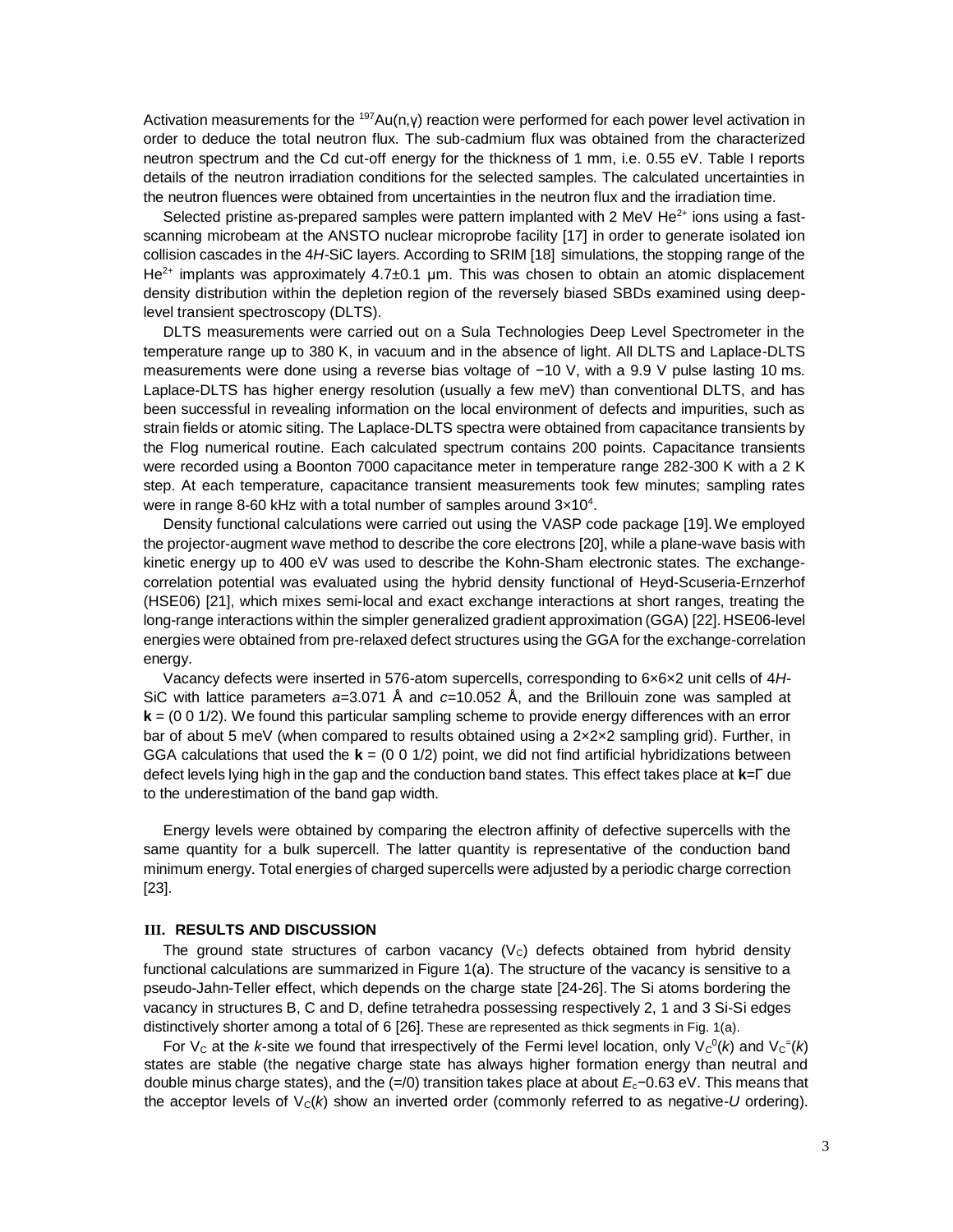Metastable transitions involving the V<sub>C</sub><sup>-</sup> state, namely E(-/0) and E(=/−) are calculated at *E*<sub>c</sub>−0.61 eV and *E*c−0.64 eV, respectively, and can be visualized in the configuration coordinate diagram of Figure 1(b), where it becomes clear that the  $V_C^- \rightarrow V_C^0 + e^-$  electronic emission, involves a change from structure D to structure B.

The vacancy at the *h*-site has electronic transitions very close to those of  $V_c(k)$ .  $E(-/0)$  and  $E(-/-)$ levels are calculated at *E*c−0.67 eV and *E*c−0.64 eV, respectively. We note however, that although in this case the calculated *U*-value is positive, it is nearly zero. Considering a typical error bar of 0.1 eV in the calculation of levels, our results are also consistent with the observation suggesting  $V_c(h)$  being a negative-*U* defect like  $V_c(k)$  [26]. An important difference between  $V_c(k)$  and  $V_c(h)$  is the fact that the ground state of V<sub>C</sub><sup>-</sup>(h) adopts structure C (while D is now metastable by 0.14 eV). We note that the barriers for C $\leftrightarrow$ D conversion were calculated to be 0.06 eV and 0.17 eV for V<sub>C</sub><sup>-</sup>(k) and V<sub>C</sub><sup>-</sup>(h), respectively (see Figure 1(b)). This implies that both C and D structures could be involved in the emission process at the temperatures of DLTS measurements (close to 300 K). If that is the case, and structure D of V<sub>C</sub><sup>-</sup>(h) is accessible during DLTS measurements, electron emissions from V<sub>C</sub><sup>=</sup> and V<sub>C</sub><sup>-</sup> are anticipated to have energies of 0.64 eV and 0.53 eV, respectively, and therefore showing a negative- $U$  (=/0) level at  $E_c$  – 0.59 eV.

We found that the carbon vacancy in 4*H*-SiC is invariably more stable at the *k*-site than at the *h*site, irrespectively of its charge state. Accordingly, the energies of V $c^0$ , V $c^-$ , and V  $c^=$  were found to be 0.13 eV, 0.06 eV, and 0.06 eV lower for site-*k* than for site-*h*. This suggests that in as-grown material, the population of  $V_c(k)$  defects should be larger than that of  $V_c(h)$ .

Figure 2 shows DLTS spectra of as-grown, neutron irradiated and  $He<sup>2+</sup>$  implanted samples. In the as-grown sample, only one peak is observed. The estimated activation energy for electron emission was 0.64 eV. This defect, known as  $Z_{1/2}$ , has been reported for numerous times as the most dominant defect in as-grown 4*H*-SiC, and was ascribed to the carbon vacancy [12].

The  $Z_{1/2}$  DLTS peak has been claimed to result from a superposition of two overlapping peaks associated with  $Z_1$  and  $Z_2$  defects, ascribed to  $V_c$  defects on both sub-lattice sites of 4*H*-SiC. It is generally accepted that they are both negative-*U* double acceptors. Indeed, this assignment is strongly supported by our calculated (=/0) levels at  $E_c$ −0.63 eV and  $E_c$ −0.59 eV for V<sub>C</sub>(*k*) and V<sub>C</sub>(*h*), respectively. However, due to the inherent limitations in the resolution of conventional DLTS,  $Z_1(=0)$ and  $Z_2(=\!/0)$  double-emissions could not be resolved.

The above view means that under equilibrium conditions,  $V<sub>C</sub>$  defects can trap two electrons but not one. Hence, electron emission proceeds as a two-stage mechanism ( Vc<sup>=</sup> →Vc<sup>-</sup>+e<sup>-</sup> →Vc<sup>0</sup>+2e<sup>-</sup> ), which cannot be resolved by single-pulse DLTS measurements. Only the emission of the deeper level is detected as the rate-limiting step [27]. The emission of the second and more weakly bound electron could be resolved by applying a double pulse sequence of a short voltage pulse followed by pumping the sample with an optical pulse [13, 28].

We applied the Laplace-DLTS technique in order to resolve  $Z_1(=\gamma/0)$  and  $Z_2(=\gamma/0)$  in 4*H*-SiC. In a previous work, Koizumi *et al.* were able to resolve electron emissions from the carbon vacancy at three sites, namely  $k_1$ ,  $k_2$  and  $h$ , in the  $6H$  polytype of SiC [29]. Here we look at the analogous problem for the unchartered case of  $Z_{1/2}$  in 4*H*-SiC.

Figure 3 shows the Laplace-DLTS spectra for the as-grown sample. Two peaks could be clearly separated, and their activation energies for electron emission were determined as  $E_c$  − 0.58 eV and  $E_c$  − 0.65 eV from the Arrhenius plot shown in Figure 4 of  $7^2$ -corrected electron emission rates. These energies are in a good agreement with those reported by Hemmingson *et al* [13], and for the sake of labelling consistency, and based on their relative position in the gap, we respectively refer to them as  $Z_1$  and  $Z_2$ . Other physical parameters such as the capture cross section and concentration of both  $Z_1$  and  $Z_2$  have also been calculated from Laplace-DLTS measurements, and are given in the Table II.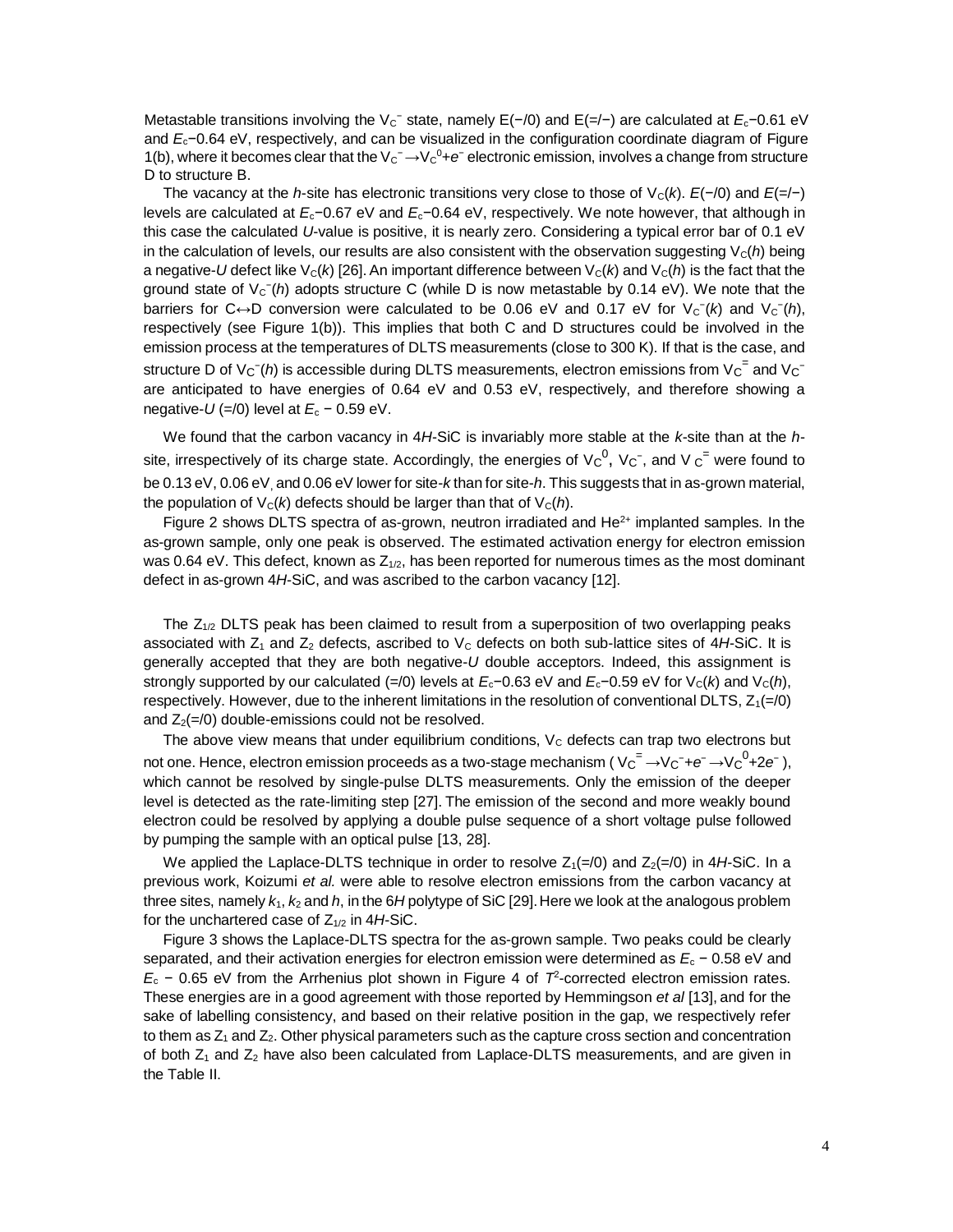Interestingly, we found the  $[Z_1][Z_2]$  intensity ratio to be 1:5, in contrast to 1:1 or 1:2 as previously reported for as-grown 4*H*-SiC samples [13, 28].Our result suggests that the ratio is likely to depend on growth conditions, thermal history and/or doping of the sample. This is supported by the strong chargestate dependence of the relative stability of  $V_c(k)$  and  $V_c(h)$  obtained from the DFT calculations.

Ion implantations and fast neutron irradiations have introduced new deep levels which are evidenced by changes in the DLTS spectra as shown in Fig. 2. They could be summarized as follows:

(i) He-ion implantations lead to an increase of the  $Z_{1/2}$  peak and to the introduction of an additional peak (labelled as ET1). As the intensity of  $Z_{1/2}$  increased with ion fluencies, its peak maximum shifted to higher temperatures (not shown in Fig. 2). A similar shift was already observed in 4*H*-SiC epi-layers irradiated with protons, alpha particles and electrons, and it was interpreted as the release of stress produced by defect clusters [30,31];

(ii) For the neutron fluencies lower than  $10^{13}$  cm<sup>-2</sup>, no changes were observed (not shown in Fig. 2). For higher fluencies, the intensity of  $Z_{1/2}$  slightly increased, and another peak was introduced (labelled as ET2).

ET1 and ET2 traps were previously reported in the literature and were assigned to several defects [13,32]. Their low thermal stability is the only consensual property among the earlier studies. ET1 and ET2 traps might be simple defects with low thermal stability such as carbon interstitials or Frenkel pairs, since they are introduced by different radiation sources and disappear after DLTS measurements up to 700 K [32]. At this point we could not determine the concentration of ET1 and ET2 in a reliable manner. This follows from the fact that ion-implants and fast-neutrons produce highly inhomogeneous damage, which was clearly seen by CV profiling measurements [32].

Additionally, we performed a low-temperature annealing that did not yield any clarification regarding the origin of ET1 and ET2 peaks, but only indicated a rather complex nature of the defects introduced. In a previous study [32], we had shown that annealing treatments at temperature as low as 700 K introduce significant changes in implanted (H and He ions) 4*H*-SiC material, although the calculated activation energies for migration and transformation of intrinsic defects in 4*H*-SiC are considerably high [33]. We also reported that the changes observed in the material during such low temperature annealing treatments, affect the free carrier concentration [32]. The observed recovery of the free carrier concentration has been connected with the transformation of as-implanted induced defects possessing a low thermal stability.

While EPR experiments were successful in distinguishing  $V_c$  defects located at  $k$ - and  $h$ -sites, that has not been the case with conventional DLTS regarding  $Z_{1/2}$ . In this respect, the high-resolution provided by Laplace DLTS provides an opportunity to directly compare the calculated levels with the experiments. As reported above, while we calculate a *E*(=/0) level for V<sub>c</sub>(*k*) at *E*<sub>c</sub>−0.63 eV, for V<sub>c</sub>(*h*) we obtain *E*(−/0) and *E*(=/−) *ground state* transitions at *E*c−0.67 eV and *E*c−0.64 eV (calculated positive-*U*  value is close to zero). However, if we consider that after the 0.64 eV emission from V<sub>C</sub><sup>=</sup>(h), a second emission can immediately follow from structure D to B with an activation energy of 0.53 eV (see Fig. 1(b)), this would result in a negative-*U* peak with energy *E*(=/0) at *E*<sup>c</sup> − 0.59 eV. Hence, our results support the connection of  $V_c(k)$  to the 0.65 eV Laplace-DLTS emission ( $Z_2$ ), while  $V_c(h)$  should be assigned to the 0.58 eV peak (see Figs. 3 and 4).

Further, considering that irrespectively of the charge state,  $V_c(k)$  is always more stable than  $V_c(h)$ , and inferring that in the as-grown SiC samples the vacancy concentration is close to equilibrium, the Laplace-DLTS peak related to  $V<sub>C</sub>(k)$  should have greater amplitude than the analogous peak related to  $V<sub>C</sub>(h)$ . From a direct comparison of the calculated relative energies with the Laplace-DLTS peak amplitudes, we confirm the assignment of Z<sub>1</sub> and Z<sub>2</sub> to electron emissions from  $V_C^-(h)$  and  $V_C^=(k)$ , respectively. This assignment is also consistent with the EPR measurements from Ref. 12. Here, the V<sub>C</sub><sup>-</sup>(h) EPR signal was detected in darkness upon heating the sample above 100 K, whereas observation of V<sub>C</sub><sup>-</sup>(k) always required external illumination. This indicates that when the Fermi level is close to the  $(=/0)$  transition, V<sub>C</sub><sup>-</sup>(h) is almost as stable as other competing charge states, unlike V<sub>C</sub><sup>-</sup>(k) which must be metastable.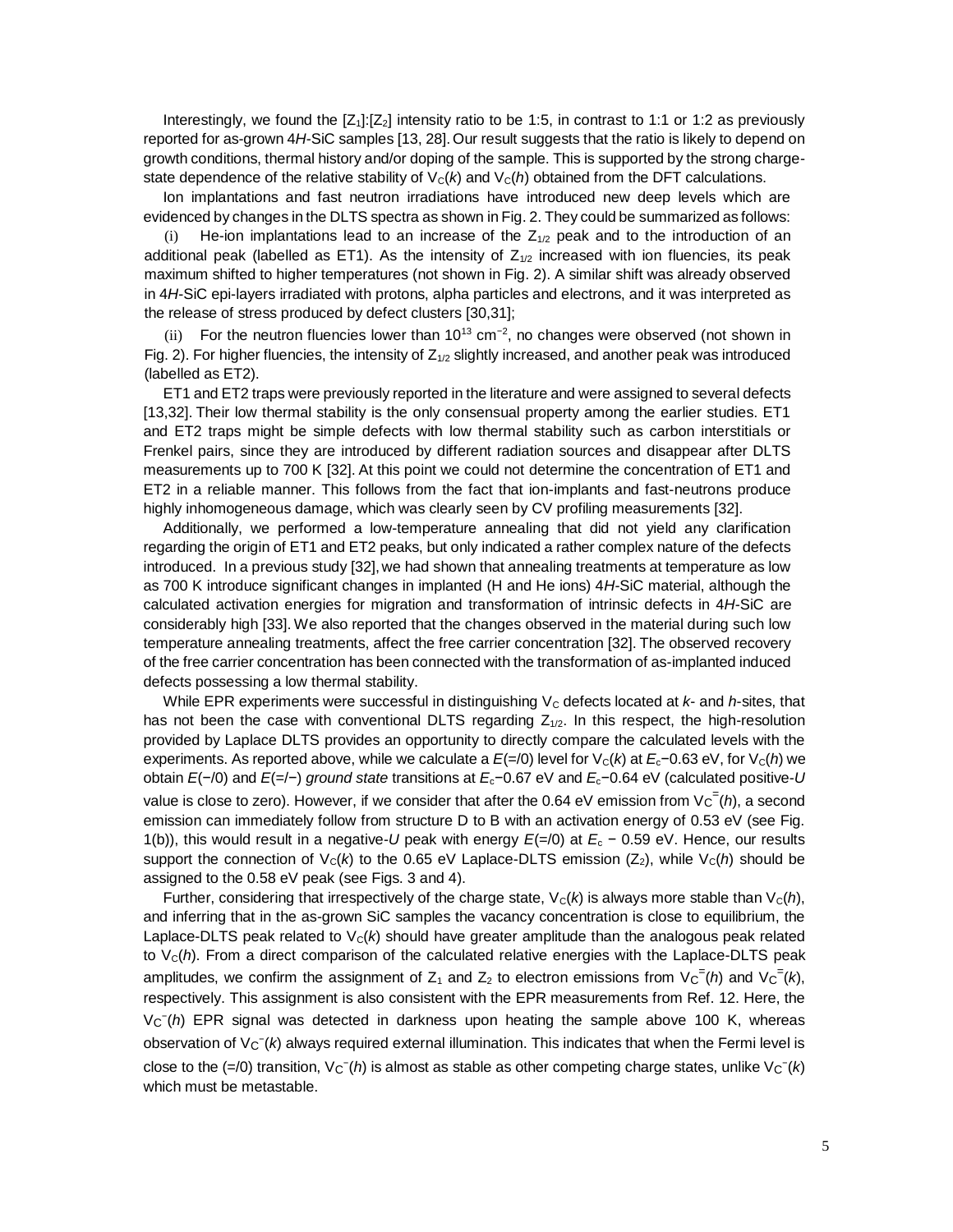## **IV. CONCLUSIONS**

We report on Laplace-DLTS measurements combined with hybrid density functional calculations of the electronic properties of the carbon vacancy in 4*H*-SiC. Our results demonstrate that at the origin of the  $Z_{1/2}$  DLTS band are two defects with close emission rates. These are assigned to  $Z_1(=0)$ and  $Z_2(=0)$  transitions, and they are related to previous optically-pumped dual-pulse DLTS experiments [13,28], which found metastable  $Z_1(-/0)$  and  $Z_2(-/0)$  peaks. Our work provides hard evidence for the assignment of  $Z_{1/2}$  to superimposed (=/0) transitions of  $V_c$  located at  $k$ - and  $h$ -sites. Combining the calculations with high-resolution Laplace-DLTS data, we finally ascribe a sub-lattice site to each component of  $Z_{1/2}$ . Accordingly, by correlating measured and calculated energy levels, as well as the calculated relative stability of  $V<sub>C</sub>$  in both sites with the relative amplitude of the Laplace-DLTS peaks, we assign  $Z_1$  and  $Z_2$  to consecutive two-electron emissions from  $V_C^=(h)$  and  $V_C^=(k)$ , respectively.

The origin of the additional ET1 and ET2 deep level defects introduced by fast neutron irradiation and He-ion implantation remains unclear and will be the subject of following studies.

#### **ACKNOWLEDGMENTS**

This work is supported by the NATO SPS programme, project number 985215. The authors wish to acknowledge the National Collaborative Research Infrastructure Strategy (NCRIS) funding provided by the Australian Government for this research. JC would like to thank the support by the Fundação para a Ciência e a Tecnologia (FCT) through project UID/CTM/50025/2013. The epitaxial films used in this study were grown by Central Research Institute of Electric Power Industry (CRIEPI). Authors would like to thank Dr. N. Hoshino and Dr. H. Tsuchida of CRIEPI. **REFERENCES** 

- 1. T. Nakamura, M. Miura, N. Kawamoto, Y. Nakano, T. Otsuka, K. Oku-mura, and A. Kamisawa, phys. status solidi (a) **206**, 2403 (2009).
- 2. P. Friedrichs, T. Kimoto, L. Ley, and G. Pensl, Silicon Carbide Vol. 2: Power Devices and Sensors (Wiley-VCH Verlag GmbH, Weinheim, 2010).
- 3. T. Kimoto, and J. A. Cooper, Fundamentals of Silicon Carbide Technology: Growth, Characterization, Devices and Applications (IEEE press, John Wiley and Sons, Singapore, 2014).
- 4. S. Onoda, N. Iwamoto, S. Ono, S. Katakami, M. Arai, K. Kawano, and T. Ohshima, IEEE Trans Nucl. Sci. **56**, 3218 (2009).
- 5. C. Zhang, E. Zhang, D. M. Fleetwood, R. D. Schrimpf, S. Dhar, S. Ryu, X. Shen, and S. T. Pantelides, IEEE Trans Nucl. Sci. **58**, 2925 (2011).
- 6. A. Akturk, J. M. McGarrity, S. Potbhare, and N. Goldsman, IEEE Trans Nucl. Sci. **59**, 3258 (2012).
- 7. T. Ohshima, S. Onoda, N. Iwamoto, T. Makino, M. Arai, and Y. Tanaka, Radiation Response of Silicon Carbide Diodes and Transistors, Chapter 16 of Physics and Technology of Silicon Carbide Devices, Ed. Y. Hijikata (InTech, Rijeka, 2013), p.379. 8. L. Storasta, J. P. Bergman, E. Janzén, A. Henry, J. Lu, J. Appl. Phys. **96**, 4909-4915 (2004).
- 9. G. Alfieri, E. V. Monakhov, B. G. Svensson, M. K. Linnarsson, J. Appl. Phys. **98**, 043518 (2005).
- 10. S. Sasaki, K. Kawahara, G. Feng, G. Alfieri, T. Kimoto, J. Appl. Phys. **109**, 013705 (2011).
- 11. B. Zippelius, J. Suda, T. Kimoto, J. Appl. Phys. **111**, 033515 (2012).
- 12. 12. N. T. Son, X. T. Trinh, L. S. Lřvlie, B. G. Svensson, K. Kawahara, J. Suda, T. Kimoto, T. Umeda, J. Isoya, T. Makino, T. Ohshima, and E. Janzén, Phys. Rev. Lett. **109**, 187603 (2012).
- 13. C. G. Hemmingsson, N. T. Son, A. Ellison, J. Zhang, and E. Janzén, Phys. Rev. B **58**(16), R10119 (1998).
- 14. M. Ito, L. Storasta, and H. Tsuchida, Appl. Phys. Express. **1**, 015001 (2008).
- 15. L. Snoj *et al.*, Computational analysis of irradiation facilities at the JSI TRIGA reactor, Applied Radiation and Isotopes, Vol. 70, Issue 3, pp. 483-488 (2012).
- 16. A. Trkov *et al.*, The GRUPINT neutron spectrum adjustment code general features and characterization of the spectra in three irradiation channels of the JSI TRIGA reactor, International Symposium on Reactor Dosimetry (ISRD-16), 2017, May 7-12, Santa Fe (NM), USA.
- 17. Z. Pastuovic, R. Siegele, D. D. Cohen, M. Mann, M. Ionescu, D. Button, S. Long, Nucl. Instr. Meth. Phys. Res. B **404**, 1 (2017).
- 18. SRIM, www.srim.org.
- 19. G. Kresse and J. Furthmüller, Phys. Rev. B **54**, 11169 (1996).
- 20. P. E. Blöchl, Phys. Rev. B **50**, 17953 (1994).
- 21. A. V. Krukau, O. A. Vydrov, A. F. Izmaylov, and G. E. Scuseria, J. Chem. Phys. **125**, 224106 (2006).
- 22. J. P. Perdew, K. Burke, and M. Ernzerhof, Phys. Rev. Lett. **77**, 3865 (1996).
- 23. C. Freysoldt, J. Neugebauer, and C. G. Van de Walle, Phys. Rev. Lett. **102**, 016402 (2009).
- 24. M. Bockstedte, M. Heid, and O. Pankratov, Phys. Rev. B **67**, 193102 (2003).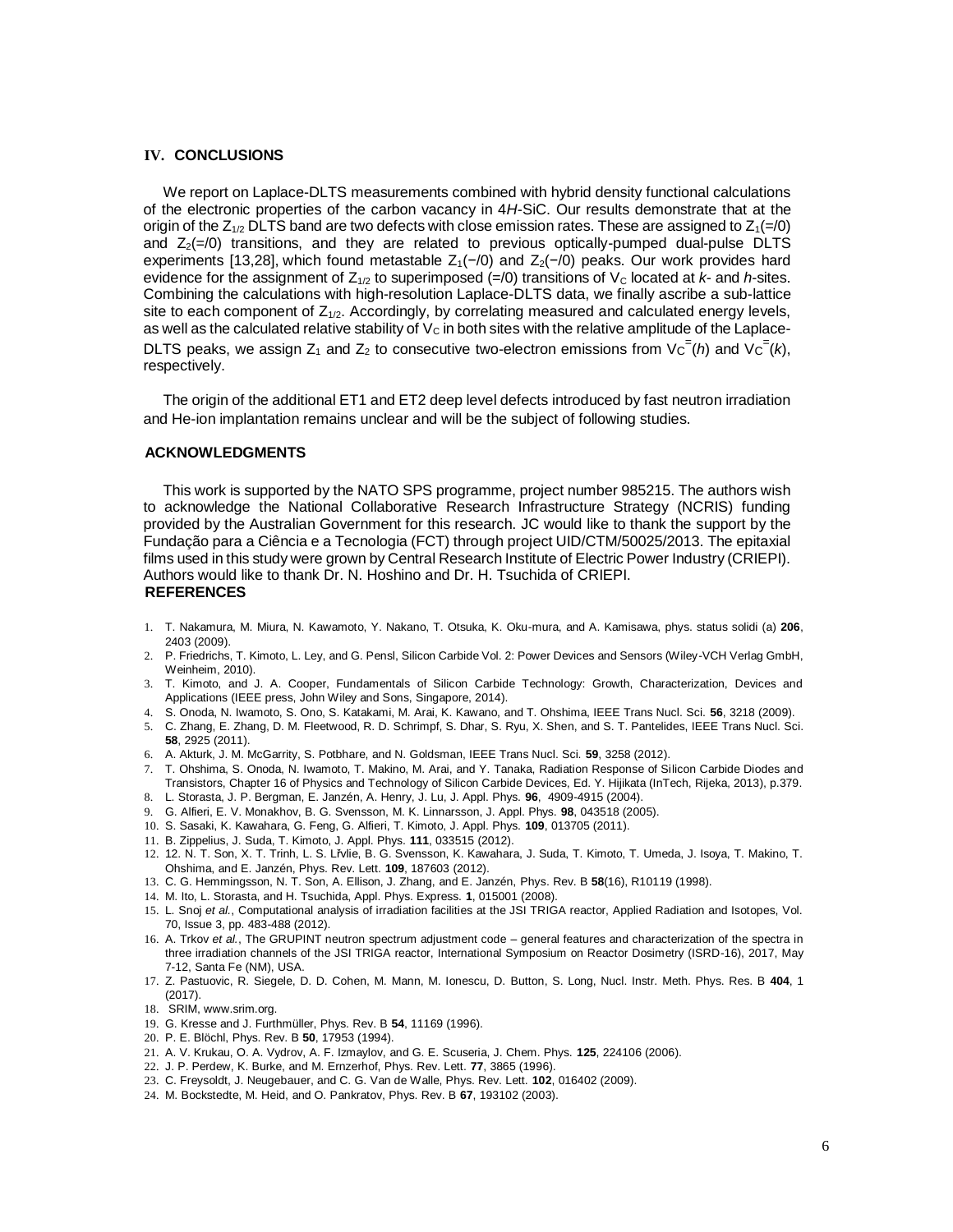- 25. X. T. Trinh, K. Szász, T. Hornos, K. Kawahara, J. Suda, T. Kimoto, Gali, E. Janzén, and N. T. Son, Phys. Rev. B **88**, 235209 (2013).
- 26. J. Coutinho, V. J. B. Torres, K. Demmouche and S. Öberg, Phys. Rev. B **96**, 174105 (2017).
- 27. G. D. Watkins, Negative-*U* properties for defects in solids, in Advances in Solid State Physics, edited by P. Grosse (Springer Berlin Heidelberg, Berlin, Heidelberg, 1984) pp. 163-189.
- 28. I. Pintilie, L. Pintilie, K. Irmscher, and B. Thomas, J. Appl. Phys. **81**, 4841 (2002).
- 29. A. Koizumi, V. P. Markevich, N. Iwamoto, S. Sasaki, T. Ohshima, K. Kojima, T. Kimoto, K. Uchida, S. Nozaki, B. Hamilton, and A. R. Peaker, Applied Physics Letters **102**, 032104 (2013).
- 30. Z.Pastuovic, I.Capan, D. D.Cohen, J. Forneris, N. Iwamoto, T. Ohshima, R. Siegele, N. Hoshino, and H. Tsuchida, Nucl. Inst. Meth. Phys. Res. B **348**, 233 (2015).
- 31. A. Castaldini, A. Cavallini, L. Rigutti, F. Nava, S. Ferrero and F. Giorgis, J. Appl. Phys. **98**, 053706 (2005).
- 32. Z. Pastuovic, I. Capan, S. Sato, T. Ohshima, T. Brodar and R. Siegele, J. Phys.: Condens. Matter **29**, 475701 (2017).
- 33. U. Gerstmann, E. Rauls, Th. Frauenheim, and H. Overhof, Phys. Rev. **67**, 205202 (2003).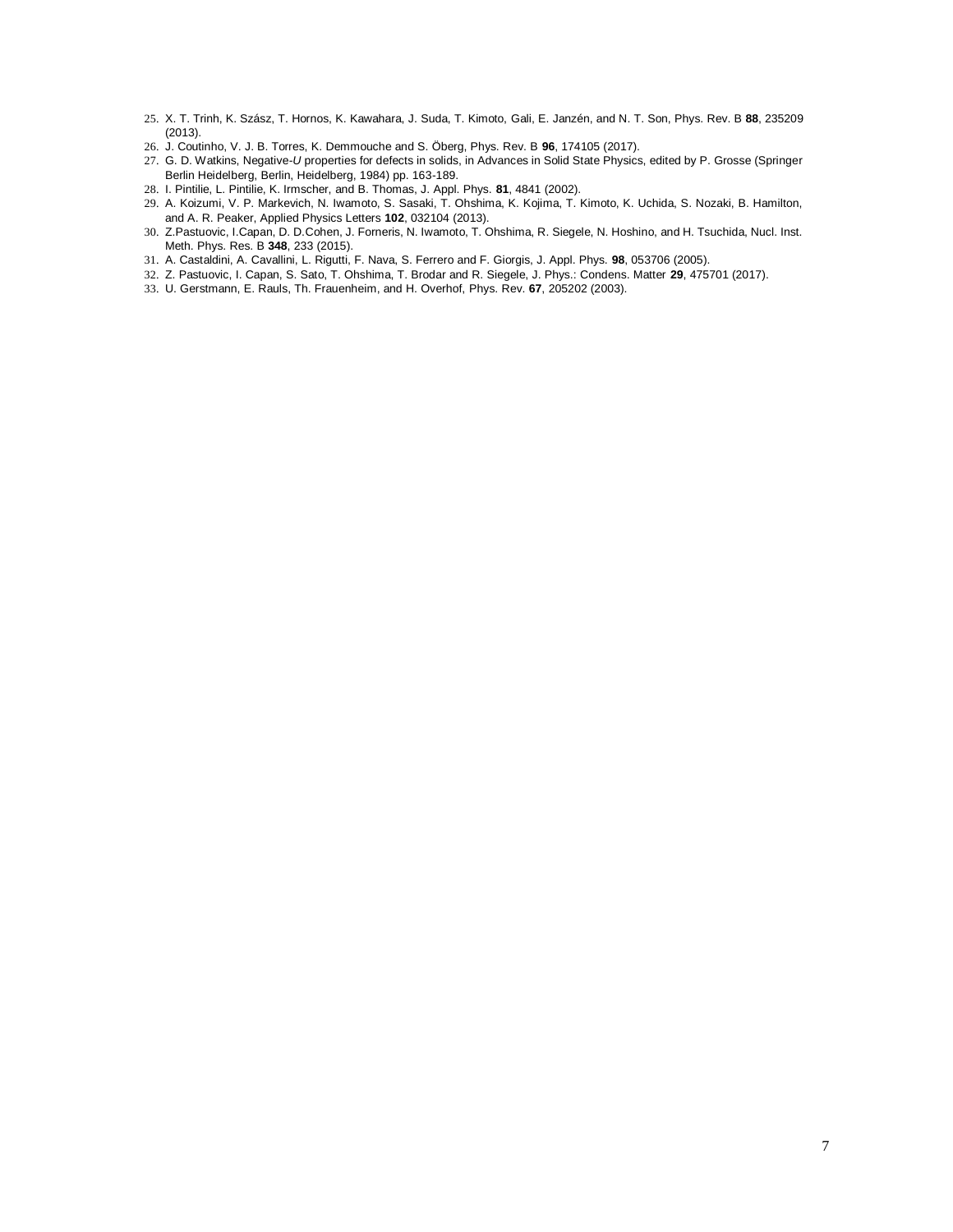

FIG. 1. (a) Diagrams of vacancy structures B, C and D. Shorter Si-Si<sub>j</sub> distances are shown as thick lines. The arrow passing through Si<sub>1</sub> is parallel to the *c*-axis. (b) Configuration coordinate diagram of V<sub>c</sub> in n-type 4H-SiC (energies are in eV).



FIG. 2. DLTS spectra of as-grown, as well as selected neutron irradiated and He-ion implanted samples. Measurement settings are reverse bias voltage −10 V, pulse height 9.9 V, pulse width 10 ms and time window 100 ms.



FIG. 3. Laplace-DLTS spectra for an as grown sample measured at temperatures in the range 282-300 K. Measurement settings are reverse bias voltage −10 V, pulse height 9.9 V and pulse width 10 ms.



FIG. 4. Arrhenius plots of  $7<sup>2</sup>$ -corrected electron emission rates for the  $Z_1$  and  $Z_2$  defects observed in the Laplace-DLTS spectrum of the as-grown sample.